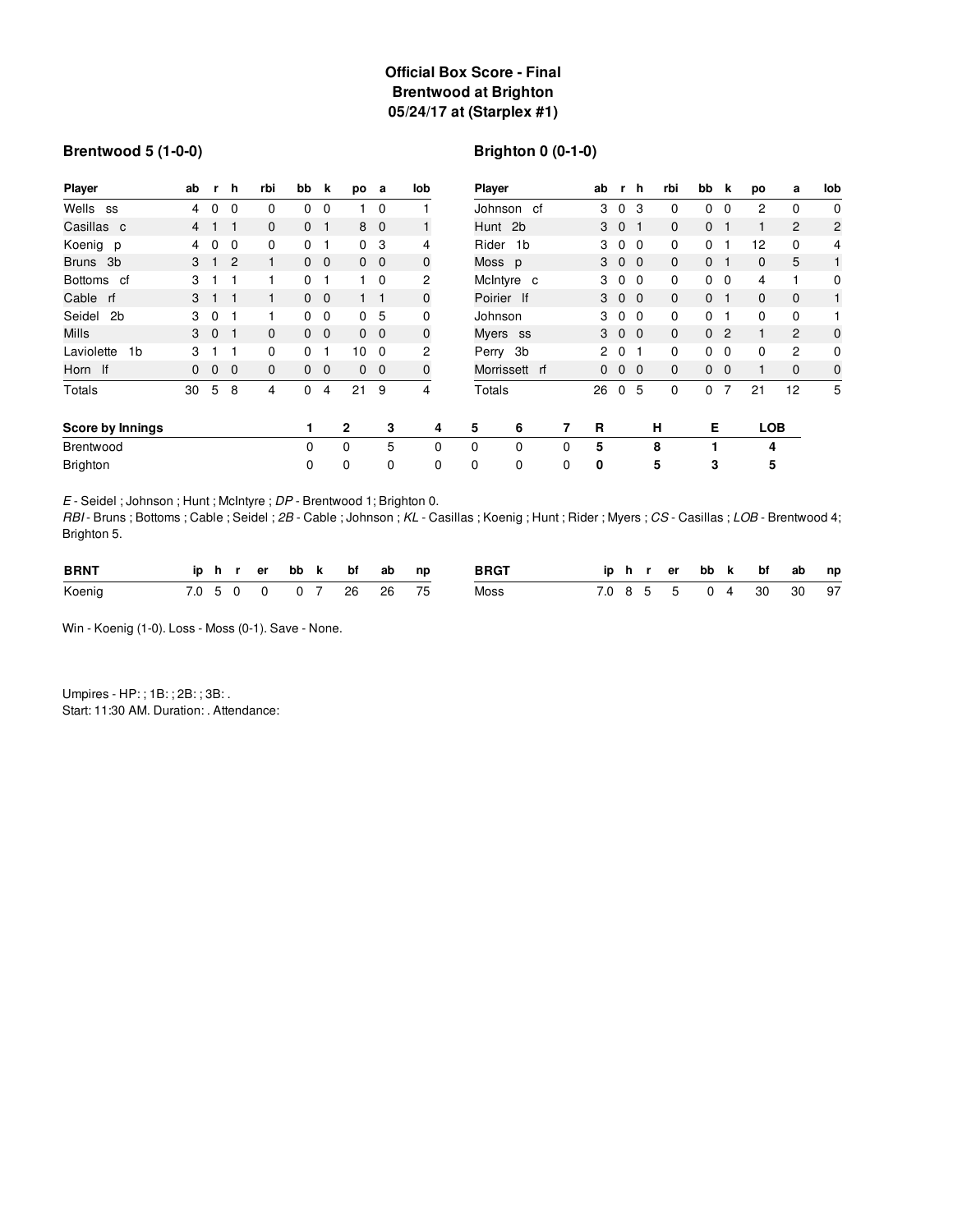## **S c o rin g In nin g s - Fin al Brentwood at Brighton 05/24/17 at (Starplex #1 )**

| Score by Innings | $\overline{\phantom{a}}$ 2 | 3 | $\overline{4}$ | 5 | -6 | 7 R |     | н | LOB. |
|------------------|----------------------------|---|----------------|---|----|-----|-----|---|------|
| <b>Brentwood</b> |                            | 5 |                | 0 | 0  |     | - 5 |   |      |
| <b>Brighton</b>  |                            | 0 |                | 0 | 0  |     | 0   | b | 5    |

Brentwood starters: Brighton starters: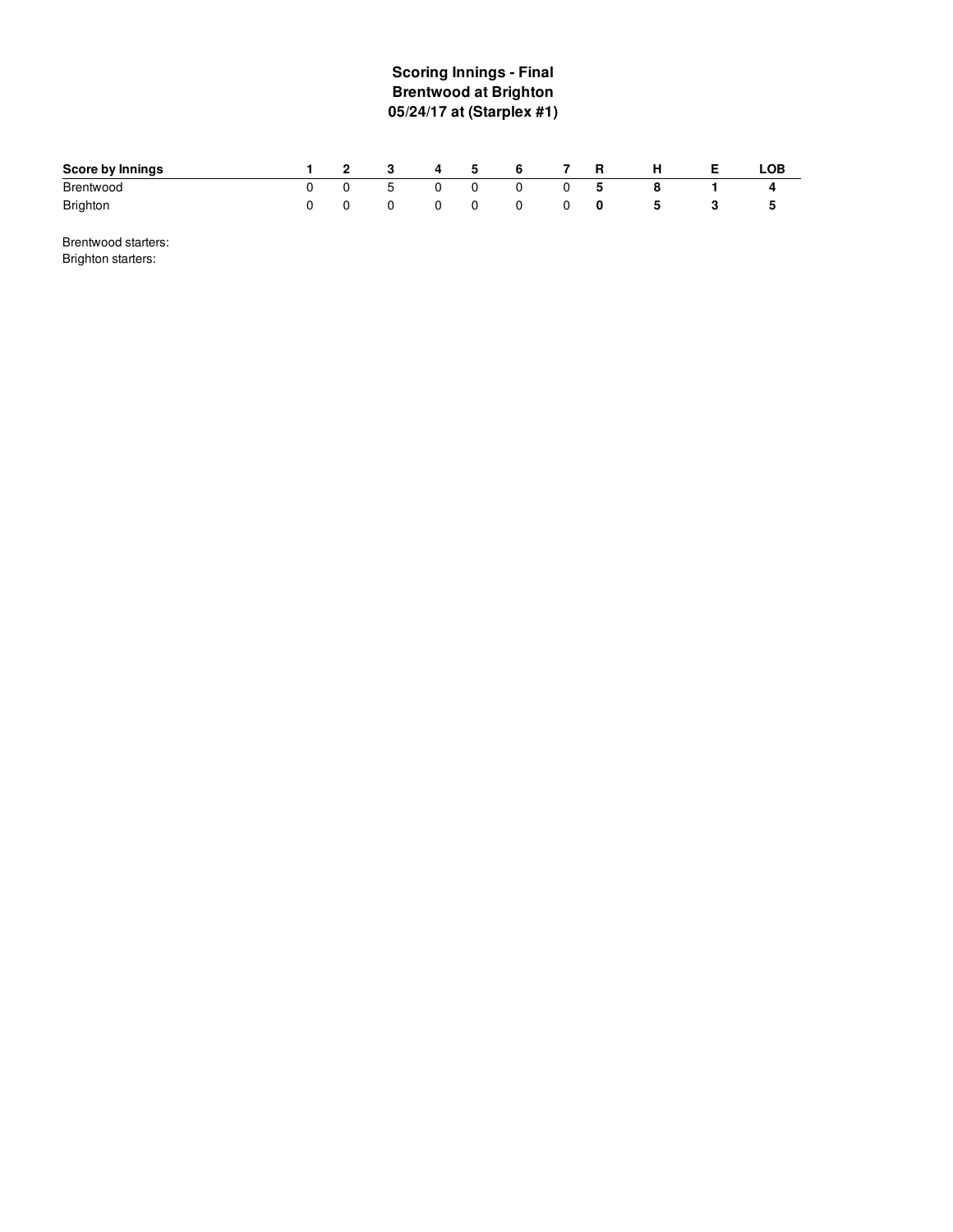### **Play By Play (Full) - Final Brentwood at Brighton 05/24/17 at (Starplex #1)**

| Score by Innings | - 2 | 3 | 4 | 5 |  | R | Н | LOB |
|------------------|-----|---|---|---|--|---|---|-----|
| Brentwood        |     | 5 |   |   |  |   |   |     |
| <b>Brighton</b>  |     |   |   |   |  | U | b |     |

Brentwood starters: Brighton starters:

BRNT 1st - Wells, #8 reached on error by 2B [K Hunt] to 2B, (ground ball) [K Hunt]; Casillas, #11 grounded out to P, (ground ball) [M Moss, H Rider] T Wells advanced to 2nd; Koenig, #45 struck out looking [Moss, #4]; Bruns, #22 singled to 2B, (ground ball) [K Hunt] T Wells advanced to 3rd; Bottoms, #20 flied out to CF, (fly ball) [T Johnson];

R, H, E, LOB.

BRGT 1st - Johnson, #1 doubled to CF, (fly ball) [K Bottoms]; Hunt, #3 struck out looking [Koenig, #45]; Rider, #15 struck out looking [Koenig, #45]; Moss, #4 grounded out to 2B, (ground ball) [K Seidel, E Laviolette]; R, H, E, LOB.

BRNT 2nd - Cable, #32 grounded out to SS, (ground ball) [R Myers, H Rider]; Seidel, #13 grounded out to 3B, (ground ball) [A Perry, H Rider]; Mills, #34 grounded out to P, (ground ball) [M Moss, H Rider]; R, H, E, LOB.

BRGT 2nd - McIntyre, #19 flied out to SS, (popup) [T Wells]; Poirier, #2 struck out swinging [Koenig, #45]; Johnson, #12 grounded out to 1B, (ground ball) [E Laviolette]; R, H, E, LOB.

BRNT 3rd - Laviolette, #14 singled to 1B, (bunt) [H Rider]; Wells, #8 grounded out to P, (ground ball) [M Moss, H Rider] E Laviolette advanced to 2nd; Casillas, #11 singled to CF, (line drive) [T Johnson] E Laviolette advanced to 3rd; Casillas, #11 stole 2nd; Koenig, #45 grounded out to P, (ground ball) [M Moss, H Rider]; Bruns, #22 singled to CF, (line drive) [T Johnson] E Laviolette scored, A Casillas advanced to 3rd; Bruns, #22 advanced to 2nd on throw; **Casillas, #11 scored on error by C [C McIntyre];** Bottoms, #20 singled to CF, (fly ball) [T Johnson] A Bruns advanced to 3rd; Bruns, #22 advanced to home on throw; Cable, #32 doubled to CF, (line drive) [T Johnson] K Bottoms advanced to 3rd; Bottoms, #20 advanced to home on throw; Seidel, #13 singled to CF, (line drive) [T Johnson] F Cable advanced to 3rd; Cable, #32 advanced to home on throw; Mills, #34 singled to SS, (popup) [R Myers] K Seidel advanced to 2nd; Laviolette, #14 grounded out to P, (ground ball) [M Moss, H Rider]; R, H, E, LOB.

BRGT 3rd - Myers, #14 struck out swinging [Koenig, #45]; Perry, #22 singled to P, (fly ball) [H Koenig]; Johnson, #1 singled to CF, (fly ball) [K Bottoms] A Perry advanced to 2nd; Hunt, #3 singled to LF, (popup) [F Horn] A Perry advanced to 3rd, T Johnson advanced to 2nd; Rider, #15 out in double play to RF, (fly ball) [F Cable, A Casillas]; R, H, E, LOB.

BRNT 4th - Wells, #8 grounded out to 1B, (ground ball) [H Rider]; Casillas, #11 reached on error by CF [T Johnson] to CF, (fly ball) [T Johnson]; Koenig, #45 flied out to RF, (fly ball) [L Morrissett]; Casillas, #11 caught stealing 2nd [C McIntyre, R Myers]; R, H, E, LOB.

BRGT 4th - Moss, #4 grounded out to P, (ground ball) [H Koenig, E Laviolette]; McIntyre, #19 reached on error by 2B [K Seidel] to 2B, (fly ball) [K Seidel]; Poirier, #2 grounded out to 2B, (ground ball) [K Seidel, E Laviolette] C McIntyre advanced to 2nd; Johnson, #12 grounded out to 2B, (ground ball) [K Seidel, E Laviolette]; R, H, E, LOB.

BRNT 5th - Bruns, #22 flied out to CF, (fly ball) [T Johnson]; Bottoms, #20 struck out swinging [Moss, #4]; Cable, #32 grounded out to 2B, (ground ball) [K Hunt, H Rider]; R, H, E, LOB.

BRGT 5th - Myers, #14 flied out to 1B, (popup) [E Laviolette]; Perry, #22 grounded out to 2B, (ground ball) [K Seidel, E Laviolette]; Johnson, #1 singled to CF, (ground ball) [K Bottoms]; Hunt, #3 grounded out to P, (ground ball) [H Koenig, E Laviolette]; R, H, E, LOB.

BRNT 6th - Seidel, #13 lined out to 2B, (line drive) [K Hunt, H Rider]; Mills, #34 grounded out to SS, (ground ball) [R Myers, H Rider]; Laviolette, #14 struck out swinging [Moss, #4]; R, H, E, LOB.

BRGT 6th - Rider, #15 grounded out to P, (ground ball) [H Koenig, E Laviolette]; Moss, #4 struck out swinging [Koenig, #45]; McIntyre, #19 flied out to CF, (fly ball) [K Bottoms]; R, H, E, LOB.